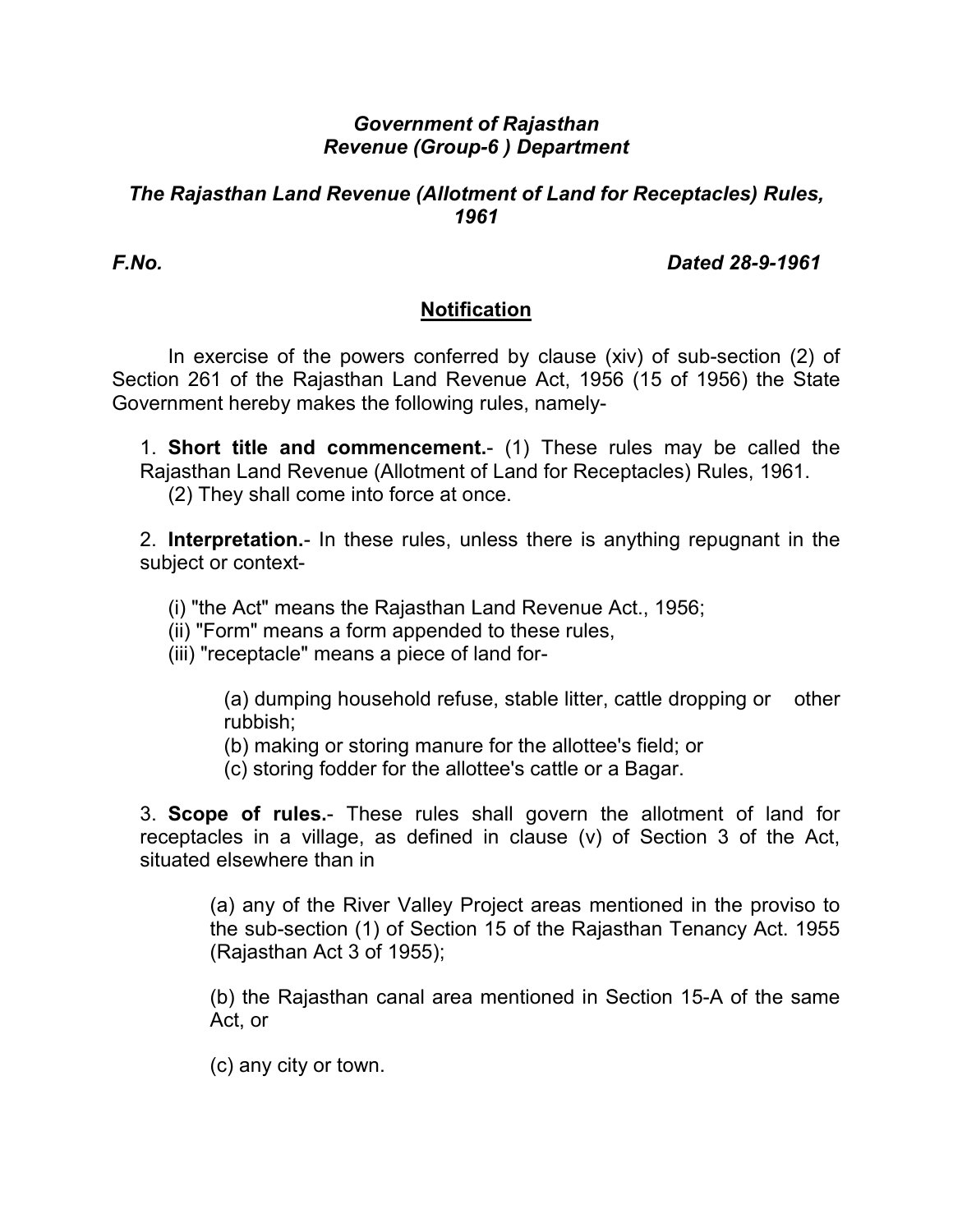4. **Nature and extent of the land to be allotted.**- (1) The lands to be allotted for receptacles, under the Rules shall ordinarily be unassessed lands recorded as Gair Mumkin, Banjar, Qadeem or Banjar jadeed but if lands of these categories are not available other unoccupied Government agricultural land, whether assessed or unassessed may be allotted:

Provided that the following classes of land shall not be allotted, namely:

- (i) irrigated lands classed as Chahi, Nehri or Talabi; and
- (ii) land recorded as permanent threshing floors, groves, orchards, hirs, forests, abadi, cremation grounds burial grounds, en-camping grounds, parade grounds, pals of some tank or embankment, roads railways rivers, nallas pastures or grazing grounds:

 Provided further that no allotment for a receptacle shall be made within a radius of-

- (a) twelve miles of the municipal limits of the city of Jaipur;
- (b) six miles of any other city as defined in the Rajasthan Municipalities Act, 1959;
- (c) three miles of any other municipality;
- (d) ten miles of any area for which the State Government has, by an order issued under section 3 of the Rajasthan Urban Improvement Act, 1959, directed the carrying out of a civil survey and the preparation of master plan;
- (e) five miles of any city, town, village or other area in which an industry with an investment capital of over one crore of rupees has been or is proposed to be. set up, or within the area that may be fixed by the Government for this purpose;
- (f) any area that may be notified by the State Government; and
- (g) one hundred yards of the railway boundary of the National Highway or any road maintained by the Government or a Panchayat.

 (2) The maximum area to be allotted for a receptacle shall be five hundred square yards.

 **4A. Allottee's rights in the lands.** - The allottee shall have no proprietary right in the allotted land, which shall vest in the Government, the Government shall have the right to resume the land at any time without payment of any compensation; and the allottee shall not put up any structures-kachcha or pucca of a permanent nature on the allotted land.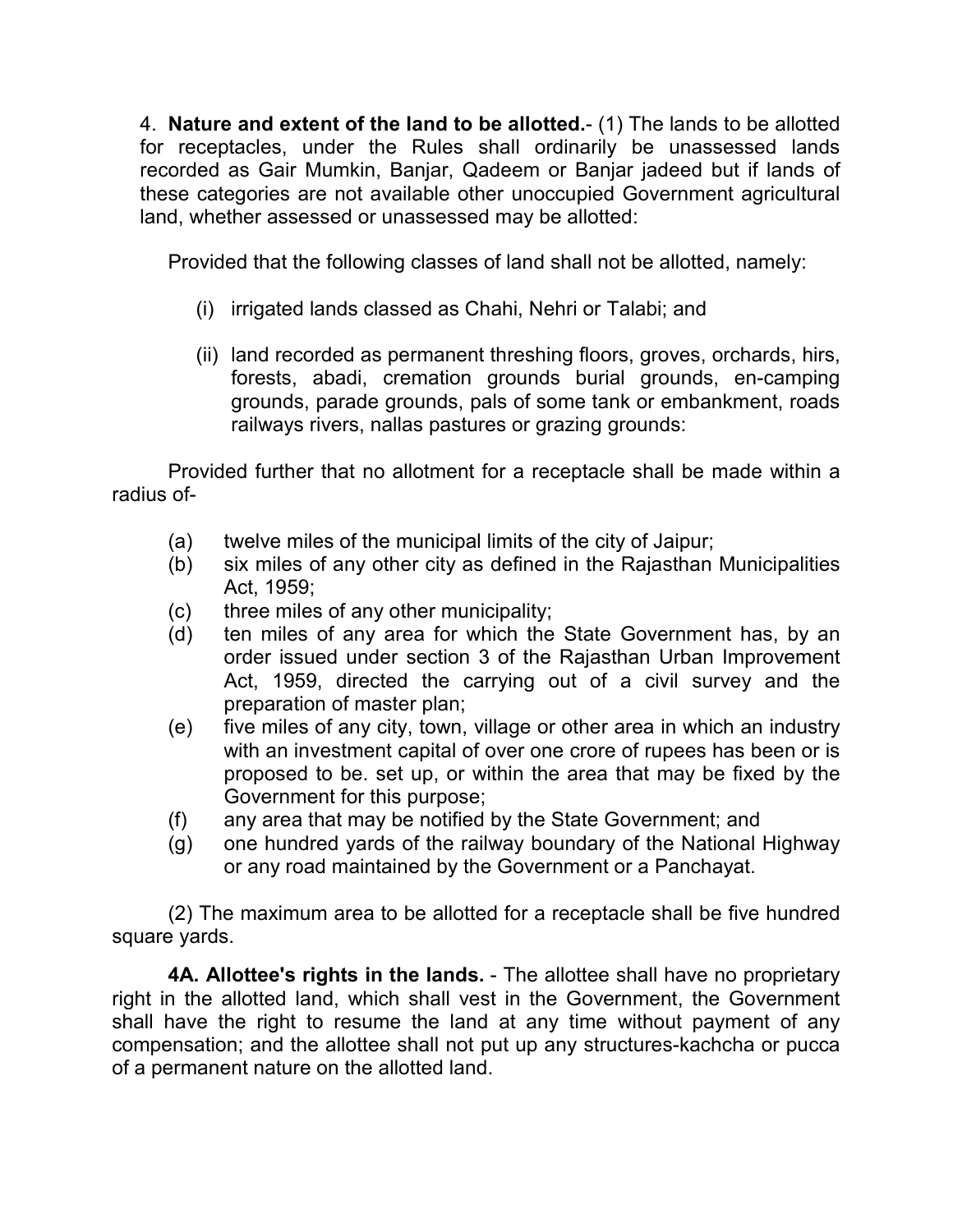5. **Application for allotment of land under section 98.**- An application for allotment of land for a receptacle under section 98 of the Act shall be made in Form 'A' to the Tehsildar of the Tehsil under which the village in which the land is required is situated, and it shall be made through the patwari of the circle concerned.

6. **Enquiry and disposal of application.**- (1) Immediately on receipt of an application under rule 5 and in any case within a fortnight of its receipt the Patwari shall complete Part II of the form and submit it to the Tehsildar.

 (2) The Tehsildar shall, within one month of the receipt of the Patwari's report and after making such enquiry as he deems fit, pass orders in exercise of the powers delegated to him by Government notification No. F. 6 (117) Revenue B/1 /64. Dated 10-12-1964 either allotting or rejecting the application.

(3) Deleted by notification dated 16-06-1966. **7. Deleted** by notification dated 18-03-1977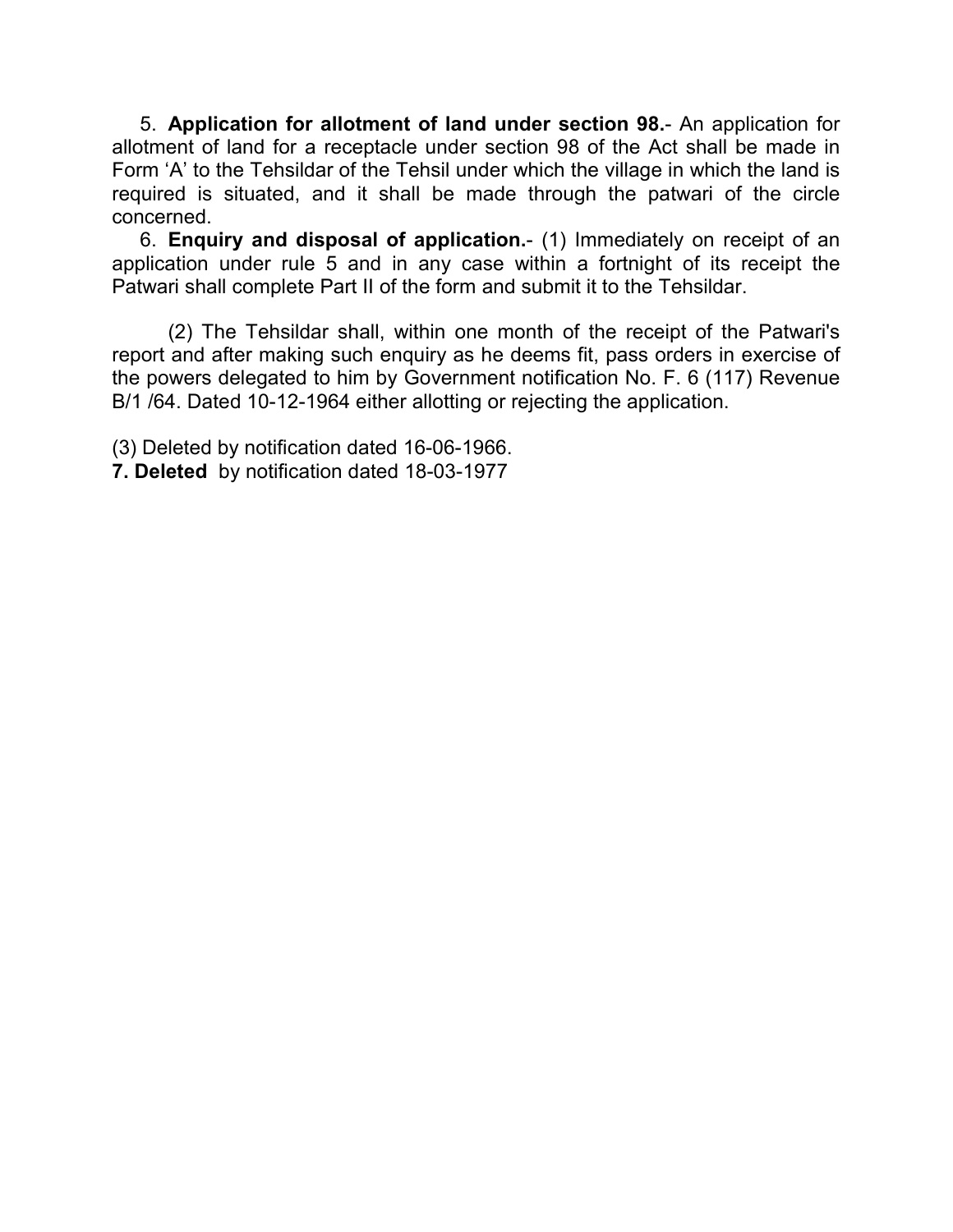## **Form A**

### (*See* Rule 5) **Application under section 98 of the Rajasthan Land Revenue Act, 1956 for allotment of land for receptacle.**

To

…………………… The Tehsildar, Through: The Patwari Circle No.........

Sir,

 I hereby apply under Section 98 of the Rajasthan Land Revenue Act, 1956, read with rule 5 of the Rajasthan Land Revenue (Allotment of Land for Receptacles) Rules, 1961, for the allotment of land for a receptacle as defined in the said rules.

- 2. The necessary particulars are given below:-
	- 1. Name of the applicant with parentage and full address …..
	- 2. Particulars of the land held by the applicant-

| (a) | Name of village |  |
|-----|-----------------|--|
| (b) | Khasra number   |  |
| (C) | Area            |  |
| (d) | Soil-class      |  |
| (e) | Rent            |  |
|     |                 |  |

- 3. Particulars of cattle possessed by applicant cows, calves, bullocks, buffaloes, horses, donkeys ………..
- 4. Purpose for which land required for serving as receptacle for-
	- (a) House hold refuse, stable litter, cattle droppings or other rubbish
	- (b) Making/storing manure
	- (c) Storing fodder for applicant's cattle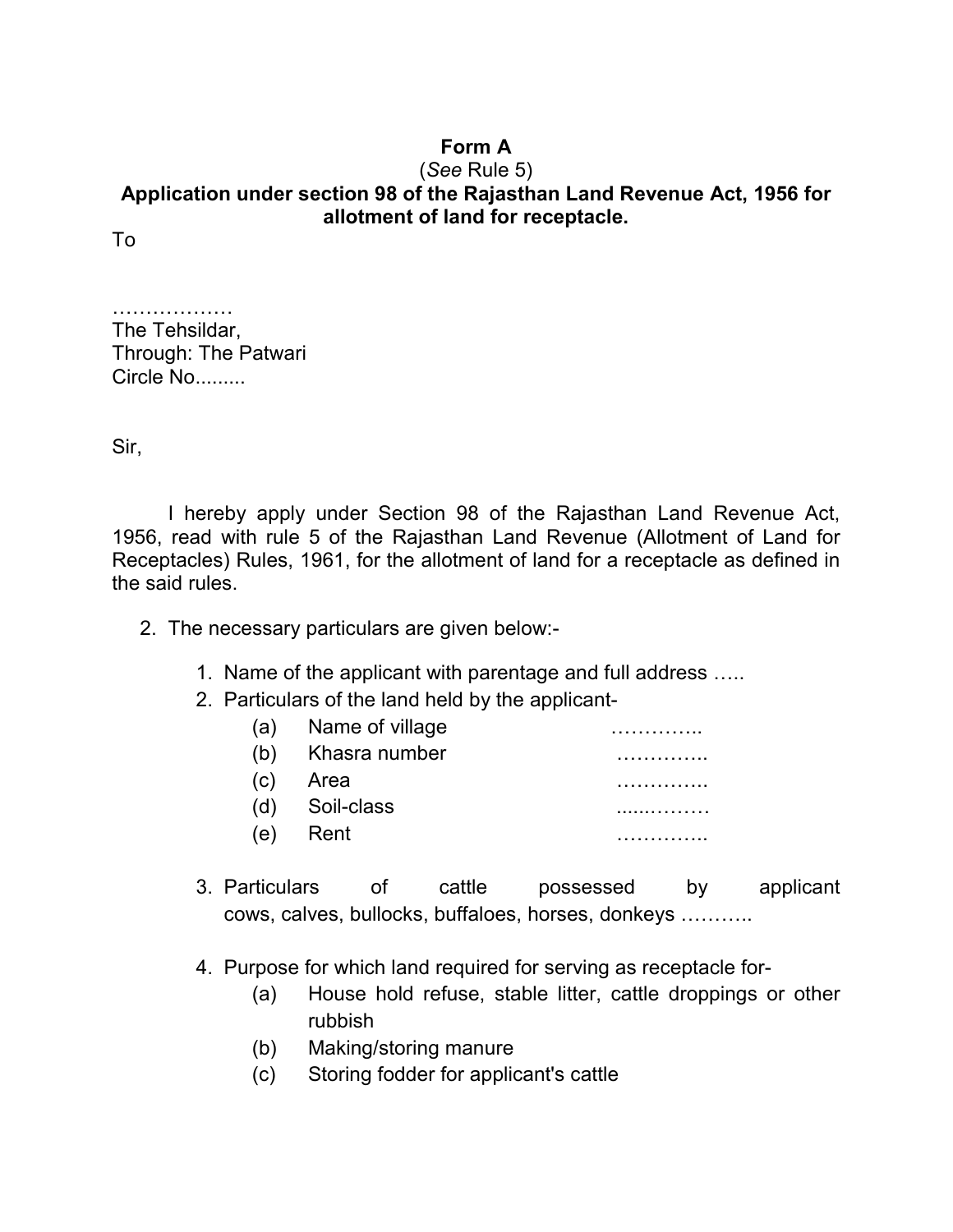- 5. Particulars of land applied for-
	- (a) Khasra number ………..
	- (b) Area ………...
	- (c) Soil-class if any …………
	- (d) Distance from applicant's field/Bara/house. …….
- 6. If land is required for storing fodder for cattle, state where fodder is being stored at present -

3. I fully understand that I shall have no proprietary right in the land, which shall vest in the Government, the Government shall have, the right to resume the land at any time without payment of any compensation and that I shall have no right of transfer by exchange, mortgage, sale, gift, bequest or otherwise; and I hereby undertake not to put up any structures-Kachcha or pucca of a permanent nature on the allotted land. I shall abide by the orders passed under the provisions of the Act and the Rules.

> Your faithfully **Signed** resident of ……….………… dated…………………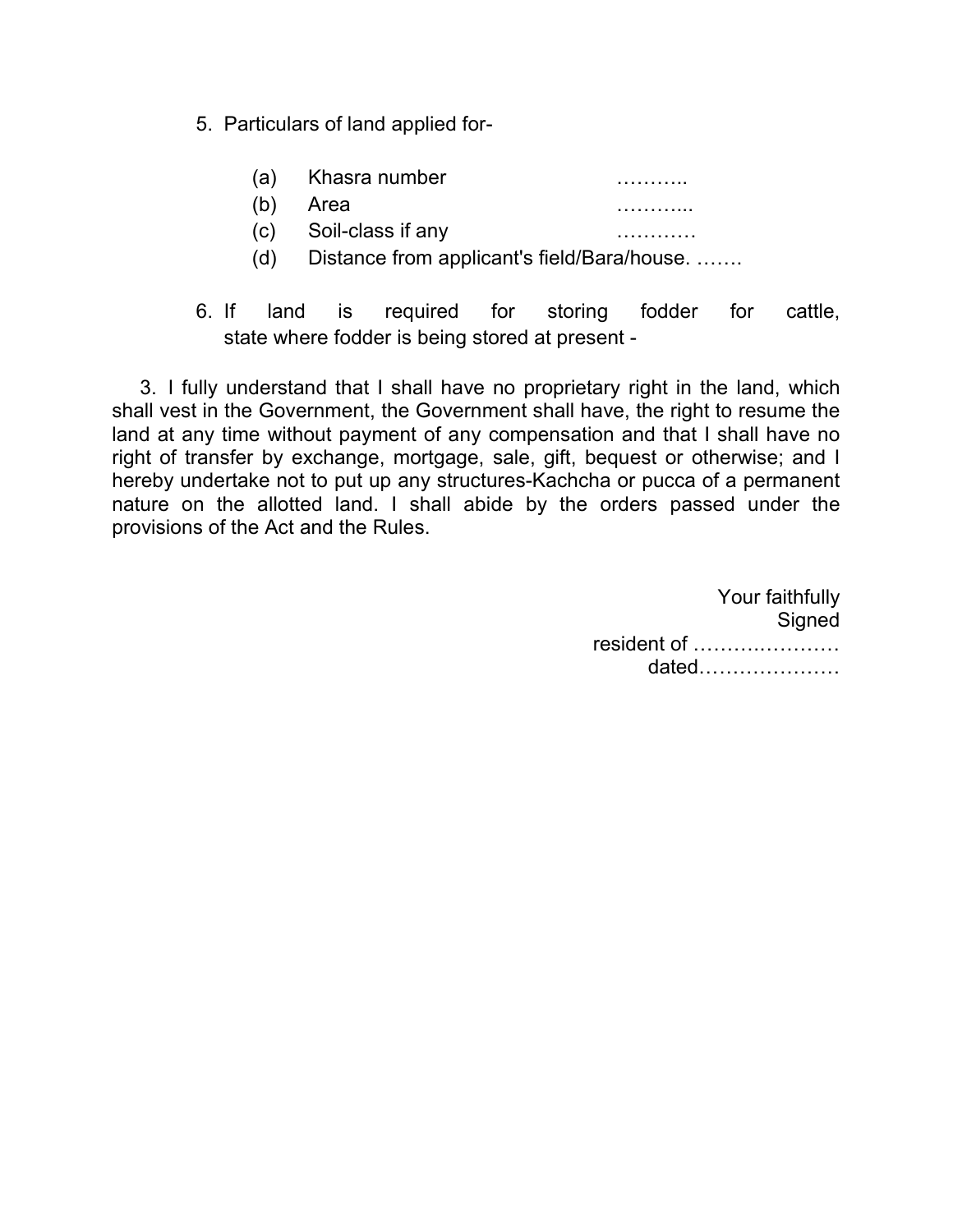#### *Part II*

## **Patwari's Report**

 The above application was received by me on.......... (date to filled in), I have seen my record and have inspected the site. (The applicant's statement in regard to the area of land held by him and the number of cattle etc. is correct/is incorrect/particulars are as below:

(Particulars to be given)

The land applied for a receptacle is situated at a distance of............. furlongs/yards from the applicant's house/Bara/field. The land is unassessed and unoccupied and has been unoccupied for.....................years. Its khasra no is...................and its recorded soil class is...................No one has any objection to the land applied for/.......................... have such and such objections.

Submitted to the Tehsildar for order.

| Patwari   |
|-----------|
| Circle No |
| Date      |